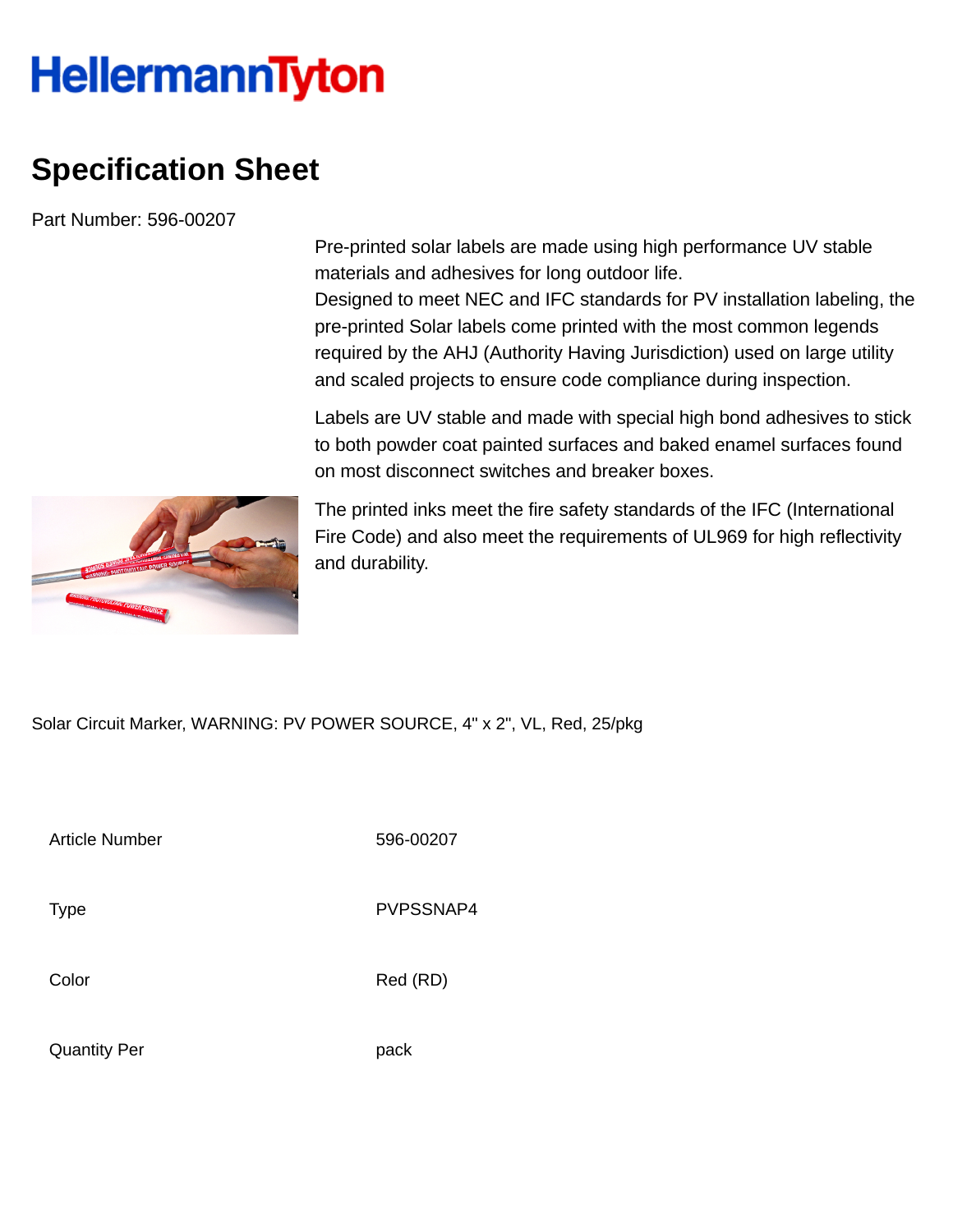| <b>Product Description</b>   | These photovoltaic caution and power source markers are preprinted,<br>non-adhesive, coiled markers that can be opened and snapped over<br>cables for long-term, reflective, permanent identification. Made of a<br>UV stable vinyl, the coiled markers come 25 per bag and will fit on all<br>standard PV cables or electrical metallic tubing (EMT) conduits. |
|------------------------------|-----------------------------------------------------------------------------------------------------------------------------------------------------------------------------------------------------------------------------------------------------------------------------------------------------------------------------------------------------------------|
| <b>Short Description</b>     | Solar Circuit Marker, WARNING: PV POWER SOURCE, 4" x 2", VL,<br>Red, 25/pkg                                                                                                                                                                                                                                                                                     |
| <b>Global Part Name</b>      | PVPSSNAP4-V-RD                                                                                                                                                                                                                                                                                                                                                  |
| Width W (Imperial)           | 4.0                                                                                                                                                                                                                                                                                                                                                             |
| Width W (Metric)             | 101.6                                                                                                                                                                                                                                                                                                                                                           |
| Height H (Imperial)          | 3.0                                                                                                                                                                                                                                                                                                                                                             |
| Height H (Metric)            | 76.2                                                                                                                                                                                                                                                                                                                                                            |
|                              |                                                                                                                                                                                                                                                                                                                                                                 |
| Material                     | Vinyl (V)                                                                                                                                                                                                                                                                                                                                                       |
| <b>Material Shortcut</b>     | $\sf V$                                                                                                                                                                                                                                                                                                                                                         |
| Halogen Free                 | No                                                                                                                                                                                                                                                                                                                                                              |
| <b>Operating Temperature</b> | -18°F to +200°F (-29°C to +93°C)                                                                                                                                                                                                                                                                                                                                |
| Reach Compliant (Article 33) | Yes                                                                                                                                                                                                                                                                                                                                                             |
| <b>ROHS Compliant</b>        | Yes                                                                                                                                                                                                                                                                                                                                                             |